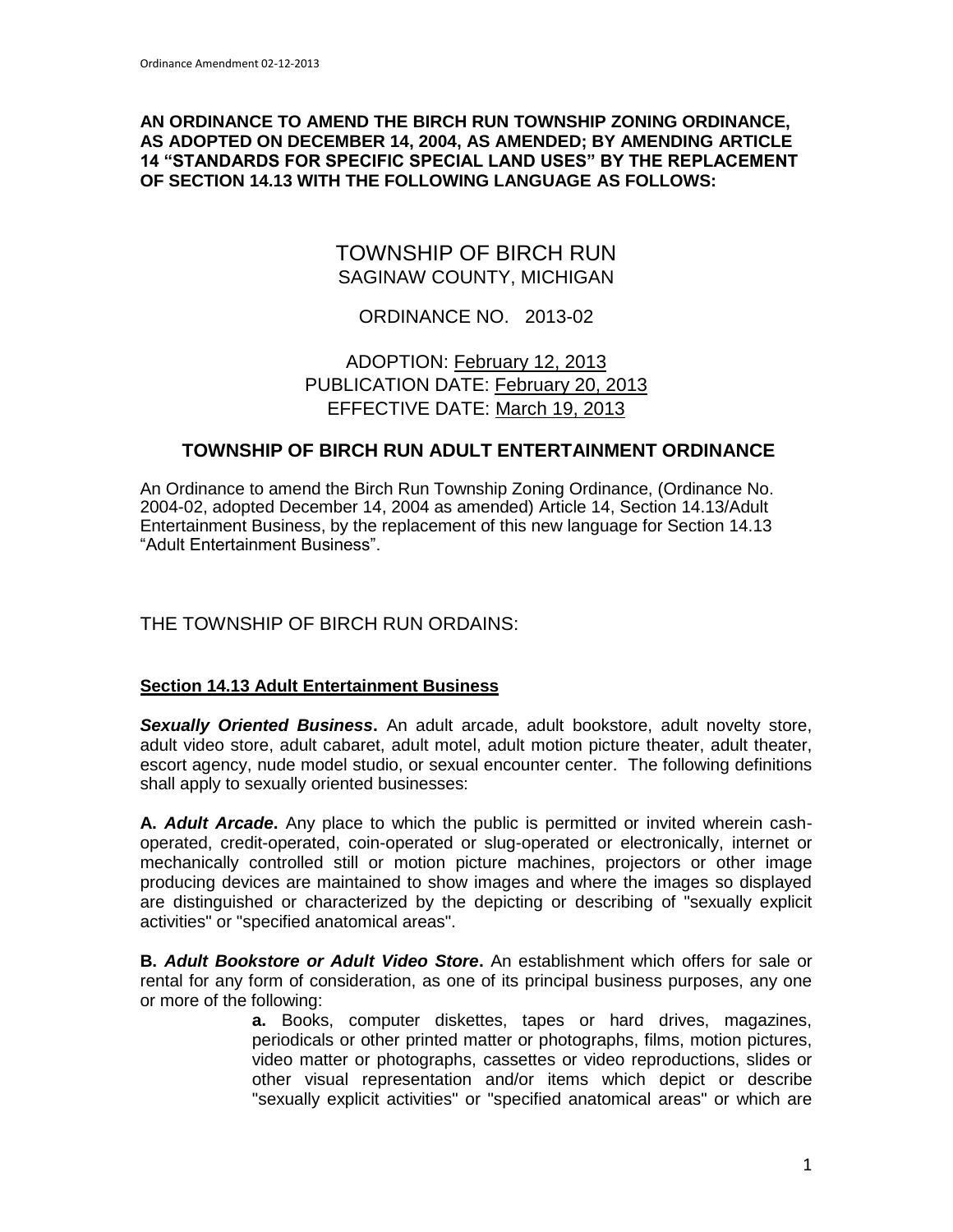characterized by their emphasis upon exhibition or description of 'sexually explicit activities' or "specified anatomical areas"; or

**b.** Instruments, devices or paraphernalia which are characterized by their emphasis upon "sexually explicit activities" or "specified anatomical areas" or designed for use in connection with "sexually explicit activities"; or

**c.** Items, materials or paraphernalia depicting, displaying, advertising or packaged as "sexually explicit activities" or which depict or describe, or are characterized by their emphasis upon, the exhibition or description of "specified anatomical areas".

**d.** For purposes of this Ordinance, "principal business purpose" means:

**i.** The devotion of a significant or substantial portion of its stock-intrade or interior floor space, meaning thirty percent (30%) or more of the interior floor area as defined by the applicable Building Code; or

**ii.** The receipt of fifty (50%) percent of more of its annual revenues from the sale of the items listed above. Revenue is a gross increase in assets or a gross decrease in liabilities recognized and measured in conformity with generally accepted accounting principles; or

**iii.** The devotion of a significant or substantial portion of its advertising expenditures to the promotion of the sale, rental or viewing of books, magazines, periodicals or other printed matter, or photographs, film, motion pictures, video cassettes, compact discs, slides or other visual representations, items, materials, or paraphernalia which are characterized by the depiction, description, display, advertising or packaging of "sexually explicit activities" or "specified anatomical areas".

**iv.** An establishment may have other principal business purposes that do not involve the offering for sale, rental or viewing of materials depicting or describing "sexually explicit activities" or "specified anatomical areas", and still be characterized as an adult book store, adult novelty or retail store or adult video store. Such other business purposes will not serve to exempt such establishment from being categorized as an adult bookstore, adult novelty store, adult video store, so long as the establishment falls within the definition of an adult bookstore, adult novelty store or adult video store as set forth above.

**C.** *Adult Cabaret***.** A nightclub, bar, restaurant or similar commercial establishment, whether or not alcohol is served, which regularly features:

> **1.** Persons who appear in a state of restricted nudity, and/or other material while opaque does not completely cover the entire buttocks (e.g.,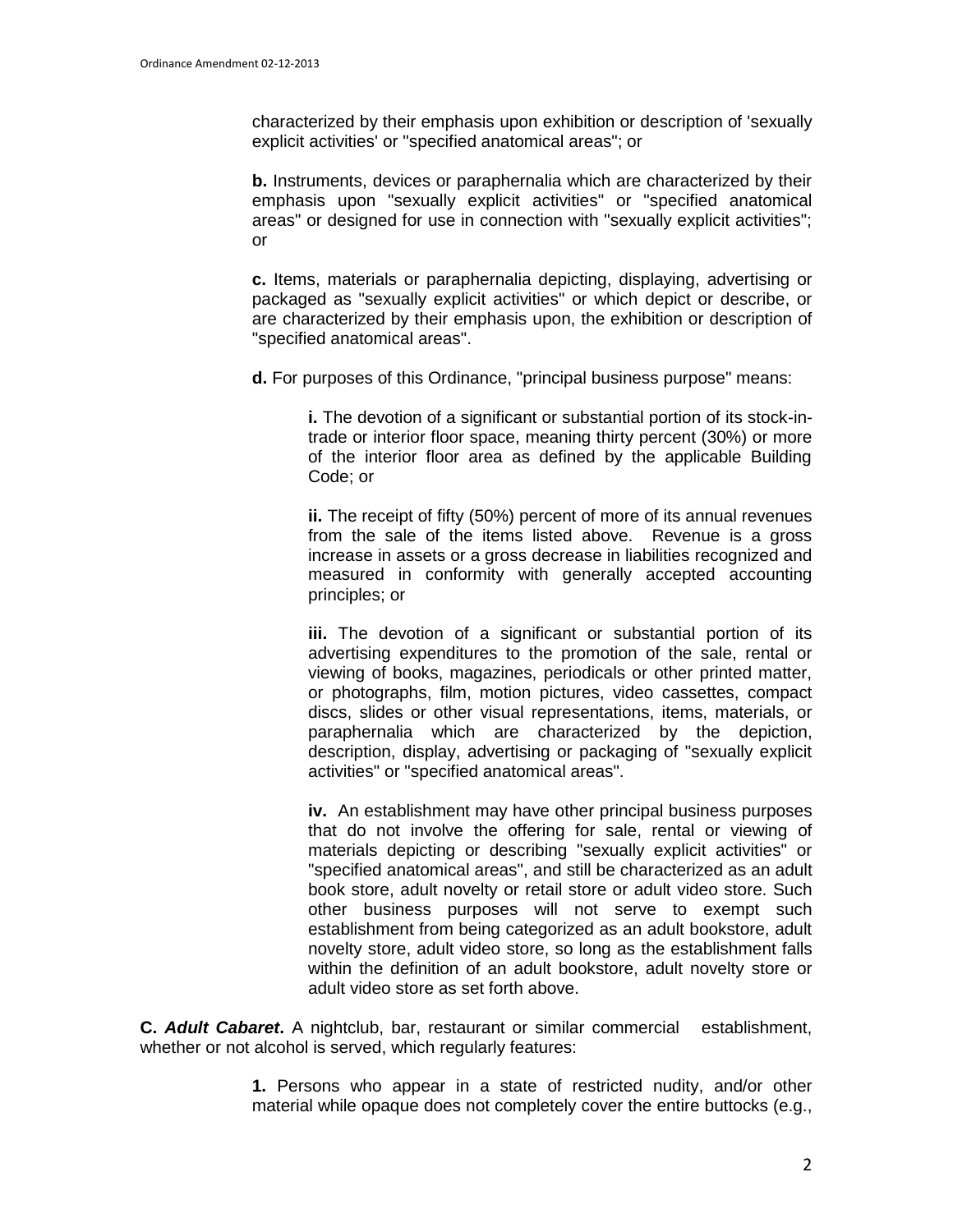g-strings) or all portions of the breast below the topmost portion of the areola; or

**2.** Live performances of an erotic nature which are characterized by the partial exposure of "specified anatomical areas" or "sexually explicit activities" that occur away from the common area of the establishment, such as on a stage, on poles, in booths, cubicles, rooms, compartments or stalls separate from the common areas of the premises wherein an entertainer or waitress provides adult entertainment to members of the public, a patron or a member, when such adult entertainment is held, conducted, operated or maintained for a direct or indirect profit; or

**3.** Films, motion pictures, video cassettes, compact discs, slides or other photographic reproductions which are characterized by the depiction or description of "sexually explicit activities" or "specified anatomical areas".

**D.** *Adult Massage Parlor***.** Any place where, for any form of consideration or gratuity, massage, alcohol rub, administration of fomentations, electric or magnetic treatments, or any other manipulation of the human body which occurs as part of or in connection with specified sexual activities, or where any person providing such treatment, manipulation, or service related thereto, exposes his or her specified anatomical areas. The definition of sexually oriented business shall not include the practice of massage in any licensed hospital, nor by a licensed chiropractor or osteopath, nor by any nurse or technician working under the supervision of a licensed physician, surgeon, chiropractor or osteopath, nor by trainers for any amateur, semi-professional or professional athlete or athletic team or school athletic program nor a therapeutic massage practitioner. An Adult Massage Parlor is considered a sexually oriented business for purposes of this Ordinance.

#### **E.** *Adult Motel.* **A hotel, motel or similar establishment which:**

**1.** Offers accommodations to the public for any form of consideration and provides patrons with closed-circuit television transmission, films, motion pictures, video cassettes, compact discs, slides or other photographic reproductions which are regularly characterized by the depiction or description of "sexually explicit activities" or "specified anatomical areas"; and which advertises the availability of this adult type of material by means of a sign, visible from the public right-of-way, or by means of any off-premises advertising, including, but not limited to, newspapers, magazines, pamphlets or leaflets, radio, internet or television; or

**2.** Permits patrons to be filmed or photographed performing "sexually explicit activities" or displaying "specified anatomical areas" for electric transmission over the World Wide Web; or

**3.** Offers a sleeping room for rent for a period of time that is less than ten (10) hours; or

**4.** Allows a tenant or occupant of a sleeping room to sub-rent the room for a period of time that is less than ten (10) hours.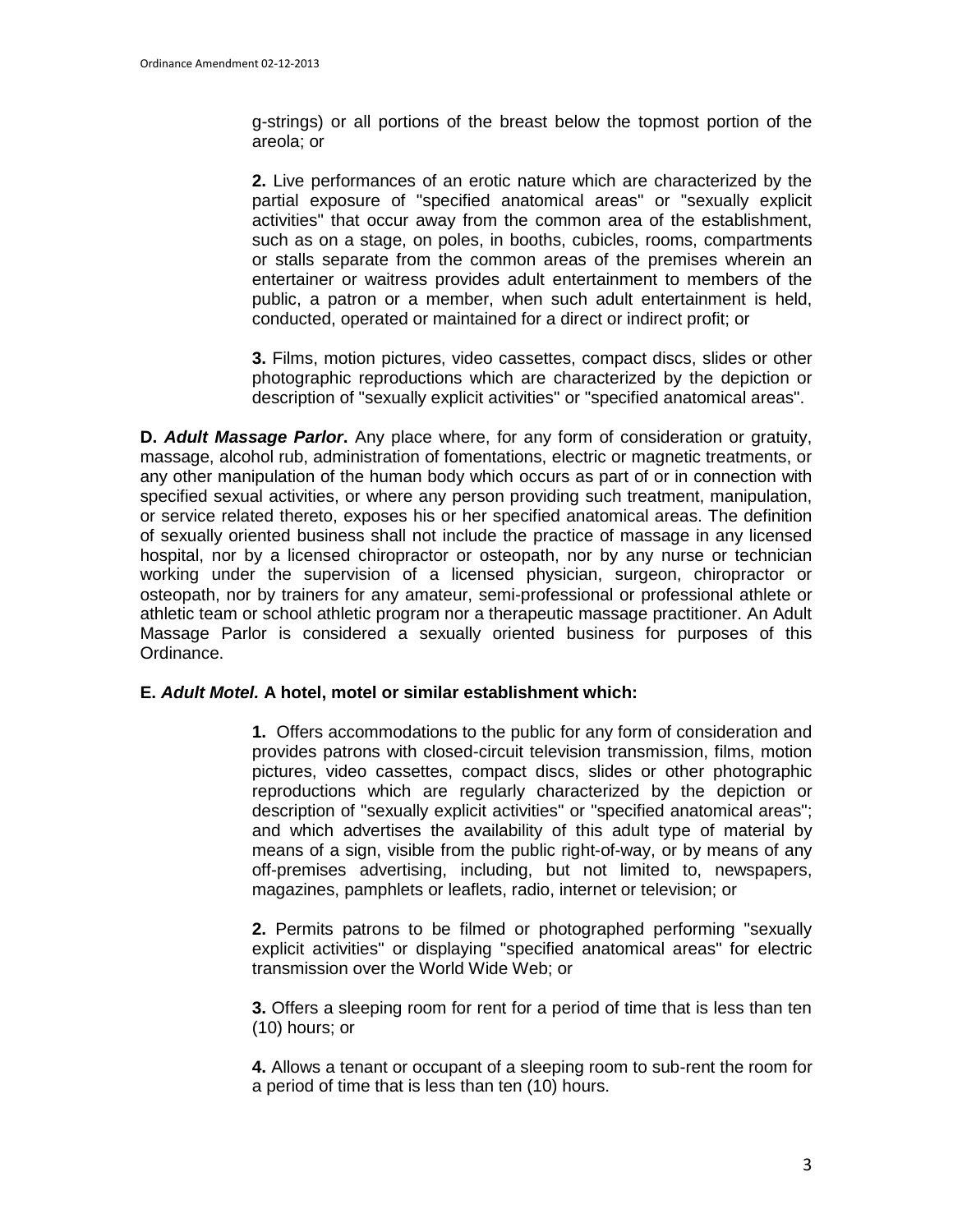**F.** *Adult Motion Picture Theater***.** An establishment where, for any form of consideration, films, motion pictures, video cassettes, compact discs, slides or similar photographic reproductions are regularly shown which are characterized by the depiction or description of "sexually explicit activities" or "specified anatomical areas".

**G.** *Adult Theater***.** A theater, concert hall, auditorium or similar establishment which regularly features persons who appear in a state of nudity or live performances which are characterized by the exposure of "specified anatomical areas" or by the performance of "sexually explicit activities". This definition does not include a theater which features occasional live nude performances with serious literary, artistic or political value and which has no adverse secondary effects.

**H.** *Adult Use Business***.** An adult arcade, adult bookstore, adult novelty or retail store, adult video store, adult cabaret, adult motel, adult motion picture theater, adult theater, escort agency, nude modeling studio and/or a sexual encounter establishment or any business determined by the Building Official, Township Supervisor, and/or the Authority Having Jurisdiction, to be an adult use because of the similarities in the characteristics and activities of the business with regulated adult business uses, such as nudity, seminudity, exposure of "sexually explicit activities" and/or "specified anatomical areas". The definition of "adult use business" shall not include an establishment where a medical practitioner, psychologist, psychiatrist or similar professional person licensed by the State engages in medically approved and recognized sexual therapy.

**I.** *Alcoholic Commercial Establishment***.** Any hotel, motel, tavern, restaurant, park, nightclub, cocktail lounge, burlesque house, bar, cabaret, taproom, club or other similar establishment licensed by the State of Michigan Liquor Control Commission, or where alcoholic beverages, including beer, are dispensed and/or consumed. This definition shall exclude a theater or auditorium.

**J.** *Entertainer***.** A person who performs some type of activity or pose with the intent of allowing others to witness that activity or pose.

**K.** *Escort***.** A person who, for consideration in any form, agrees or offers to act as a companion, guide or date for another person, or who agrees or offers to privately perform as an entertainer, including, but not limited to, the modeling of lingerie, the removal of clothing and the performance of a dance or skit. Under this definition, "privately" shall mean a performance for an individual or that individual's guests.

**L.** *Escort Agency***.** A person or business association that furnishes, offers to furnish, or advertises to furnish escorts as one of its primary business purposes, for a fee, tip or other consideration.

## **M.** *Establishment.* **Any of the following:**

- **1.** The opening or commencement of any sexually oriented business as a new business; or
- **2.** The conversion of an existing business, whether or not a sexually oriented business, to any sexually oriented business; or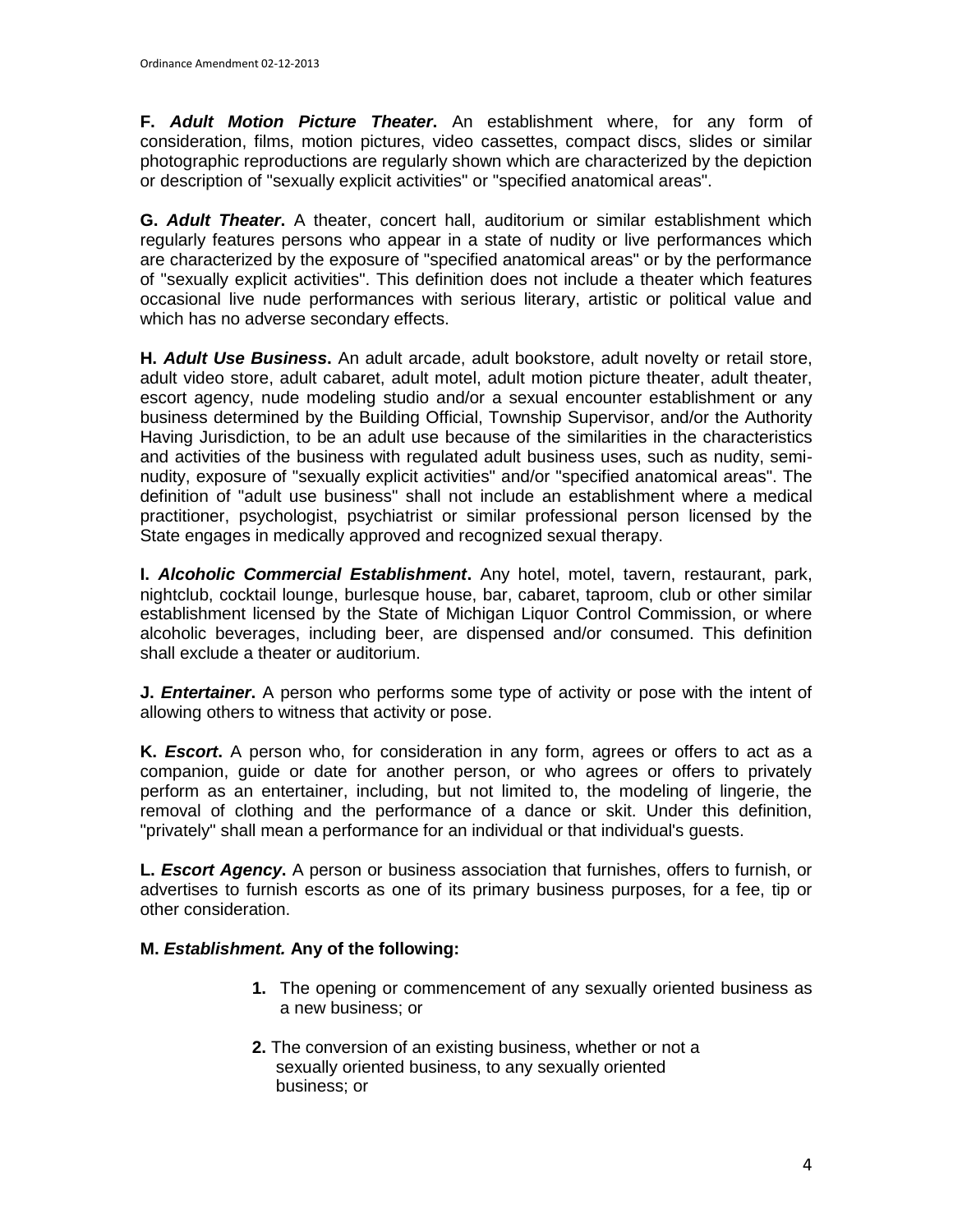**3.** The location or relocation of any sexually oriented business**.** 

**N.** *Licensee.* The individual listed as an applicant on the application of a sexually oriented business license, or a person whose name appears on a license to operate an adult use business.

**O.** *Licensing Officer***.** The Clerk of the Township of Birch Run or his/her designee.

**P.** *Manager***.** An operator, other than a licensee, who is employed by a sexually oriented business to act as a manager or supervisor of employees, or is otherwise responsible for the operation of the sexually oriented business.

**Q.** *Massage***.** The treating of external parts of the body for remedial or hygienic purposes, consisting of stroking, kneading, rubbing, tapping, pounding, vibrating, or stimulating with the hands or with the aid of any mechanical or electrical apparatus or appliances, with or without such supplementary aids as rubbing alcohol, liniments, antiseptics, oils, powder, creams, lotions, ointment or other such similar preparations commonly used in the practice of massage, under such circumstances that it is reasonably expected that the person to whom the treatment is provided shall pay any consideration whatsoever therefore. For purposes of this Ordinance, the term "bodywork" shall mean massage.

**R.** *Nude Model Studio***.** Any place where a person appears in a state of nudity or displays "specific anatomical areas", and is provided money or any form of consideration to be observed, sketched, drawn, painted, sculpted, photographed or similarly depicted by other persons. This includes modeling studios that provide for nude modeling on an occasional basis, but it does not include a modeling studio whose primary function is to provide art classes as part of a college, university or educational institution and which is certified by the State of Michigan.

**S.** *Nudity or a State of Nudity***.** The appearance of a human bare buttock, anus, male genitals, female genitals or female breasts.

**T.** *Operator***.** The owner, licensee, manager or person in charge of any premises.

**U.** *Peep Booth***.** An adult motion picture theater with a viewing room or cubical of less than one hundred fifty (150) square feet of floor space.

**V.** *Premises or Licensed Premises***.** Any premises that requires a sexually oriented business license and that is classified as a sexually oriented business.

## **W.** *Principal Owner***. Any person owning, directly or beneficially:**

**1.** Ten percent (10%) or more of a corporation's equity securities; or

**2.** Ten percent (10%) or more of the membership interests in a limited liability company; or

**3.** In the case of any other legal entity, ten percent (10%) or more of the ownership interests in the entity.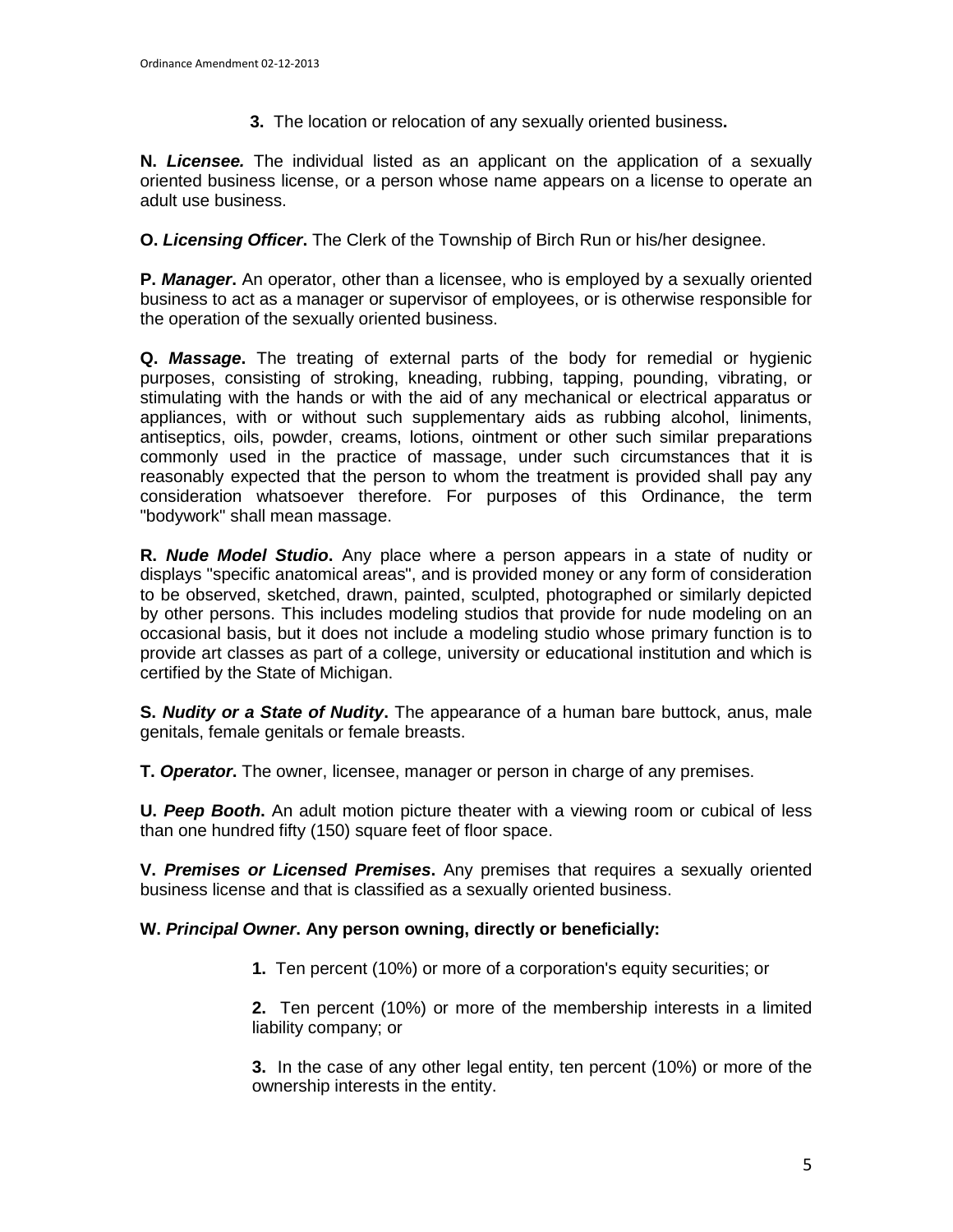**X.** *Private Room***.** A room in a hotel/motel that is not a peep booth, has a bed and a bath in the room or adjacent room, and is used primarily for lodging.

**Y.** *Regular or Regularly* shall mean recurring, attending or functioning at fixed or uniform intervals.

**Z.** *Semi-Nude***.** A state of dress in which clothing covers no more than the genitals, pubic region and areola of the female breast, as well as portions of the body covered by supporting straps or devices.

**AA.** *Sexual Encounter Center***.** A business or enterprise that, as one (1) of its primary business purposes, offers a place where two (2) or more persons may congregate, associate or consort for the purpose of "sexually explicit activities" or the exposure of "specified anatomical areas" for any form of consideration, including, but not limited to:

> **1.** Physical contact in the form of wrestling or tumbling between persons of the same or opposite sex; or

> **2.** Activities when one or more of the persons is in a state of nudity or semi-nudity; or

> **3.** Permits patrons to display or be filmed or photographed performing "sexually explicit activities" or displaying "specified anatomical areas" for recording or transmission over the World Wide Web or any other media.

## **BB.** *Sexually Explicit Activities.* **Any of the following:**

**1.** The fondling or other erotic touching of human genitals, pubic region, buttocks, anus or female breasts; or

**2.** Sex acts, normal or perverted, actual or simulated, including, but not limited to, intercourse, oral copulation or sodomy; or

**3.** Masturbation, actual or simulated; or

**4.** Any activity intended to arouse, appeal to or gratify a person's lust, passions or sexual desires; or

**5.** The display of human genitals in a state of sexual stimulation, arousal or tumescence; or

**6.** The display of excretory function as part of or in connection with any of the activity set forth in a.) through e.) above.

**CC.** *Sexually Oriented Business***.** An adult arcade, adult bookstore or adult video store, adult novelty or retail store, adult cabaret, adult motel, adult motion picture theater, adult theater, escort agency, nude model studio, sexual encounter center or similar establishment or any place that permits patrons to be filmed or photographed performing "sexually explicit activities" or displaying "specified anatomical areas" for electronic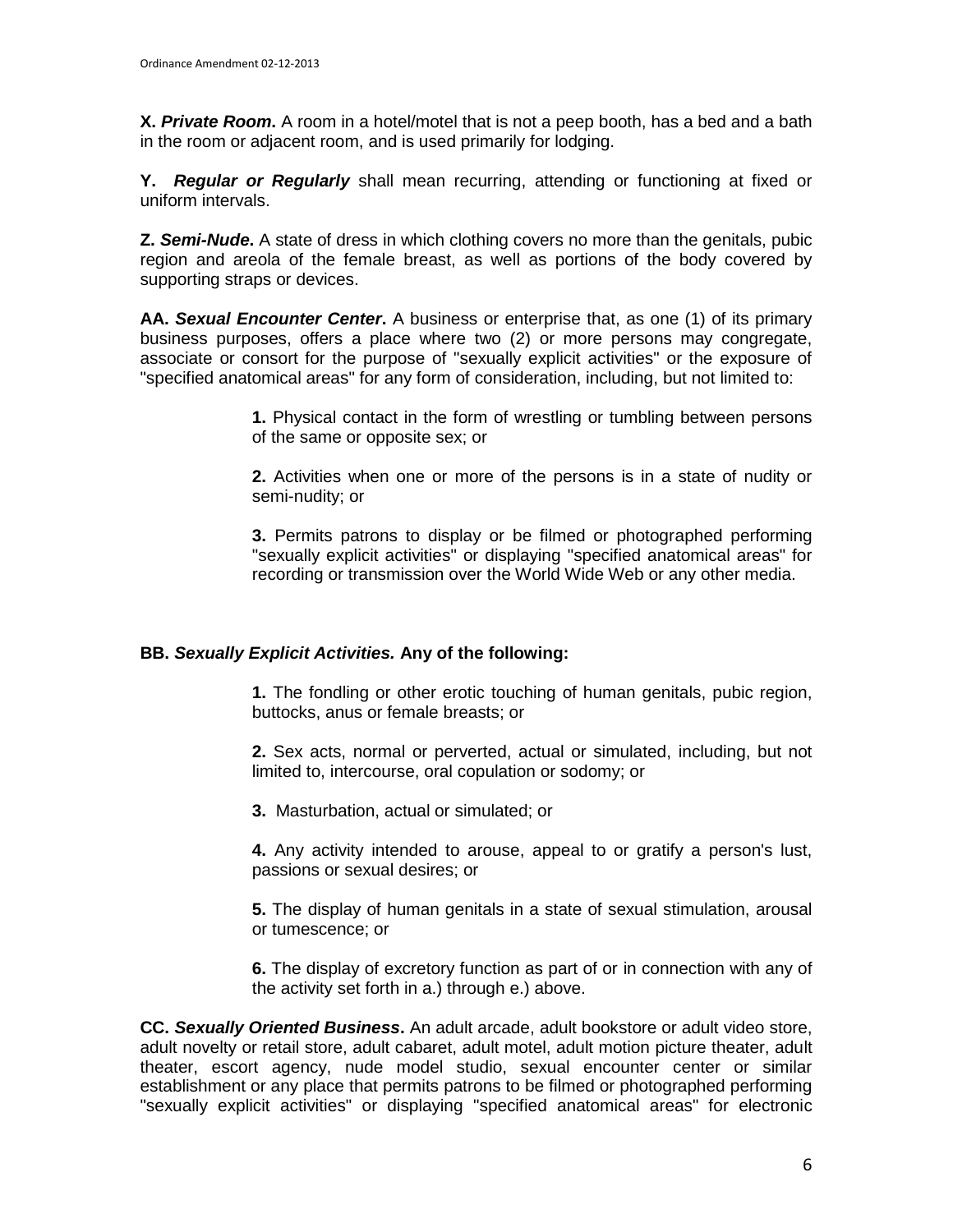transmission over the World Wide Web. "Sexually oriented" when used to describe film, motion picture, videocassette, slides, or other photographic reproductions shall mean film, movies, motion picture videocassette, slides or other photographic reproductions that regularly depict material which is distinguished or characterized by an emphasis on matter depicting or describing "sexually explicit activities" or "specified anatomical areas" offered for observation by the patron(s) on the premises of a sexually oriented business. The definition of "sexually oriented business" shall not include an establishment where a medical practitioner, psychologist, psychiatrist or similar professional person licensed by the State engages in medically approved and recognized sexual therapy.

## **DD.** *Specified Anatomical Areas***. Any of the following:**

**1.** Less than completely and opaquely covered human genitals, pubic region or pubic hair, buttock, or female breast or breasts or any portion thereof that is situated below a point immediately above the top of the areola, or any combination of the foregoing; or

**2.** Human genitals in a state of sexual arousal, even if opaquely and completely covered.

**EE.** *Specified Criminal Acts***.** Sexual crimes against children, sexual abuse, criminal sexual conduct, rape, crimes classified as sexual crimes by the State of Michigan or any other state, or crimes connected with another adult use business, including, but not limited to, the distribution of obscenity, prostitution and/or pandering.

**FF.** *Significant or Substantial Portion***.** Thirty percent (30%) or more of the term modified by such phrase. If a business has twenty-nine (29%) percent or less of its stock-in-trade or interior floor space devoted to sexually oriented material, the use does not qualify as a Regulated Use. However, based upon the potential negative secondary impacts which relate to the sale, display and/or exhibition of sexually oriented materials, additional regulations of these materials is required as follows:

**1. Floor Space/Display Restrictions:** The sale, display or exhibition of sexually oriented materials shall be limited to no more than twenty-nine (29%) percent of the total stock in trade or interior floor space. The sexually oriented materials shall be located in the rear portion of a building away from its main entrance area. The sexually oriented materials shall be separated by racks, walls or other means that would restrict visibility into the area displaying the sexually oriented materials. No sexually explicit materials shall be permitted to be placed on the nonadult side of this separation.

**2.** No sexually explicit materials shall be displayed in any of the business's windows at any time or visible from the exterior of the business or building. Additionally, no portion of the ceiling in a business or building will be permitted to be used to display sexually explicit materials.

**3.** Magazines that contain "sexually explicit activities" or "specified anatomical areas" may be located outside an area specifically devoted to sexually explicit materials. However, the merchandise rack on which the materials are placed must be located immediately adjacent to the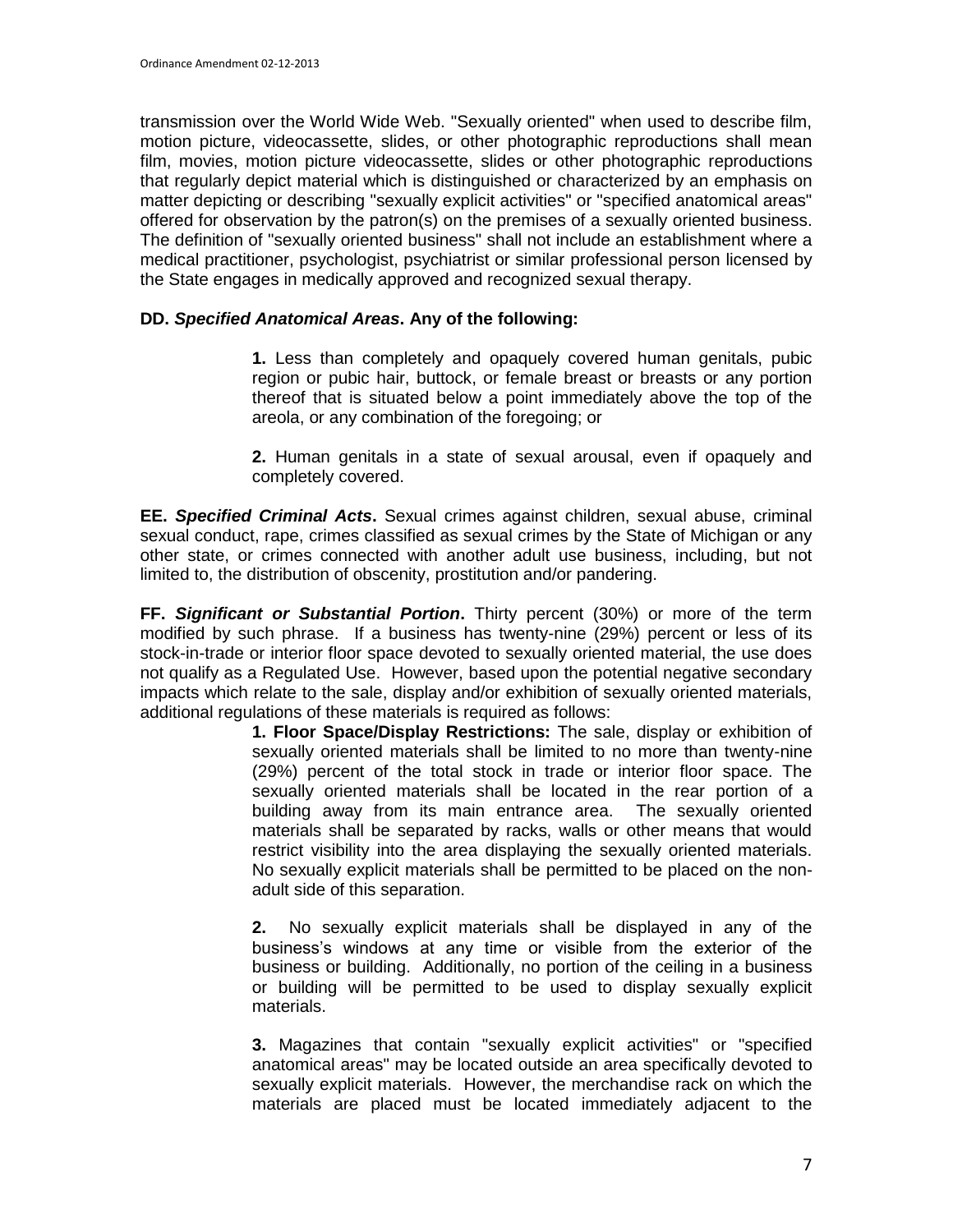separate area that sells the sexually explicit materials, and contain opaque blinders that only allow viewing of the magazine title.

**4.** Height Restrictions: The height of the racks and display walls upon which sexually explicit material can be displayed shall be limited to six (6') feet.

#### **14.13.1 Sexually Oriented Business**

**A.** It is recognized that there are some uses, which because of their very nature, have serious objectionable operational characteristics, particularly when several of them are concentrated under certain circumstances thereby having a deleterious effect upon the adjacent areas. Special regulation of these uses is necessary to ensure that these adverse effects will not contribute to the blighting or downgrading of the surrounding neighborhood. These special regulations are itemized in this Chapter. Prior to adopting these regulations, the Township of Birch Run and other entities reviewed studies prepared on these uses, reviewed ordinances and regulations prepared by other municipalities, and reviewed applicable federal and state case law. Based on evidence of the adverse effects of adult uses presented in hearings and in reports and on findings incorporated in the cases of Pap's AM v Township of *Strittmather*, 4 F Supp 2d 710 (ND Ohio 1998*); JL Spoons Inc v Township of Brunswick*, 49 F Supp 2d 1032 (ND Ohio 1999); *Triplett Grille Inc v Township of Akron*, 40 F3d 129 (6th Cir 1994); *Nightclubs Inc v Township of Paducah*, 202 F3d 884 (6th Cir 2000); *O'Connor v Township and County of Denver*, 894 F2d 1210 (10th Cir 1990); *Deja Vu of Nashville Inc et al v Metropolitan Government of Nashville and Davidson County*, 2001 USA App LEXIS 26007 (6th Cir Dec 6, 2001); *ZJ Gifts D-2 LLC v Township of Aurora*, 136 F3d 683 (10th Cir 1998); *Connection Distribution Co v Reno*, 154 F3d 281 (6th Cir 1998); *Sundance Associates v Reno*, 139 F3d 804 (10th Cir 1998); *American Library Association v Reno*, 33 F3d 78 (DC Cir 1994); *American Target Advertising Inc v Giani*, 199 F3d 1241 (10th Cir 2000*); ZJ Gifts D-2LLC v Township of Aurora*, 136 F3d 683 (10th Cir 1998); *ILQ Investments Inc v Township of Rochester*, 25 F3d 1413 (8th Cir 1994); *Bigg Wolf Discount Video Movie Sales Inc v Montgomery County*, 2002 US Dist LEXIS 1896 (D Md Feb 6 2002); *Currence v Cincinnati*, 2002 US App LEXIS 1258 (3rd Cir Jan 24, 2002); and other cases; and on testimony to Congress in 136 Cong Rec S 8987; 135 Cong Rec S 14519; 135 Cong Rec S 5636; 134 Cong Rec E 3750; and reports of secondary effects occurring in and around sexually oriented businesses, including, but not limited to, Phoenix, Arizona - 1979; Minneapolis, Minnesota-1980; Houston, Texas - 1997; Amarillo, Texas; Garden Grove, California - 1991; Los Angeles, California - 1977; Whittier, California - 1978; Austin, Texas - 1986; Seattle, Washington - 1989; Oklahoma Township, Oklahoma - 1986; Cleveland, Ohio - and Dallas, Texas - 1997; St. Croix County, Wisconsin - 1993; Bellevue, Washington, - 1998; Newport News, Virginia - 1996; New York Times Square 1993; Bellevue, Washington, - 1998; Newport news, Virginia - 1996; new York Times Square study - 1994; Phoenix, Arizona - 1995-98; and also on findings from the paper entitled "Stripclubs According to Strippers: Exposing Workplace Sexual Violence, " by Kelly Holsopple, Program Director, Freedom and Justice Center for Prostitution Resources, Minneapolis, Minnesota, and from "Sexually Oriented Businesses: An Insider's View," by David Sherman, presented to the Michigan House committee on Ethics and Constitutional Law, Jan 12, 2000, and the Report of the Attorney General's Working Group On the Regulation of Sexually Oriented Businesses (June 6, 1989, State of Minnesota), the Township Board finds that sexually oriented businesses as a category of establishments are correlated with harmful secondary effects, and that the foregoing reports are reasonably believed to be relevant to the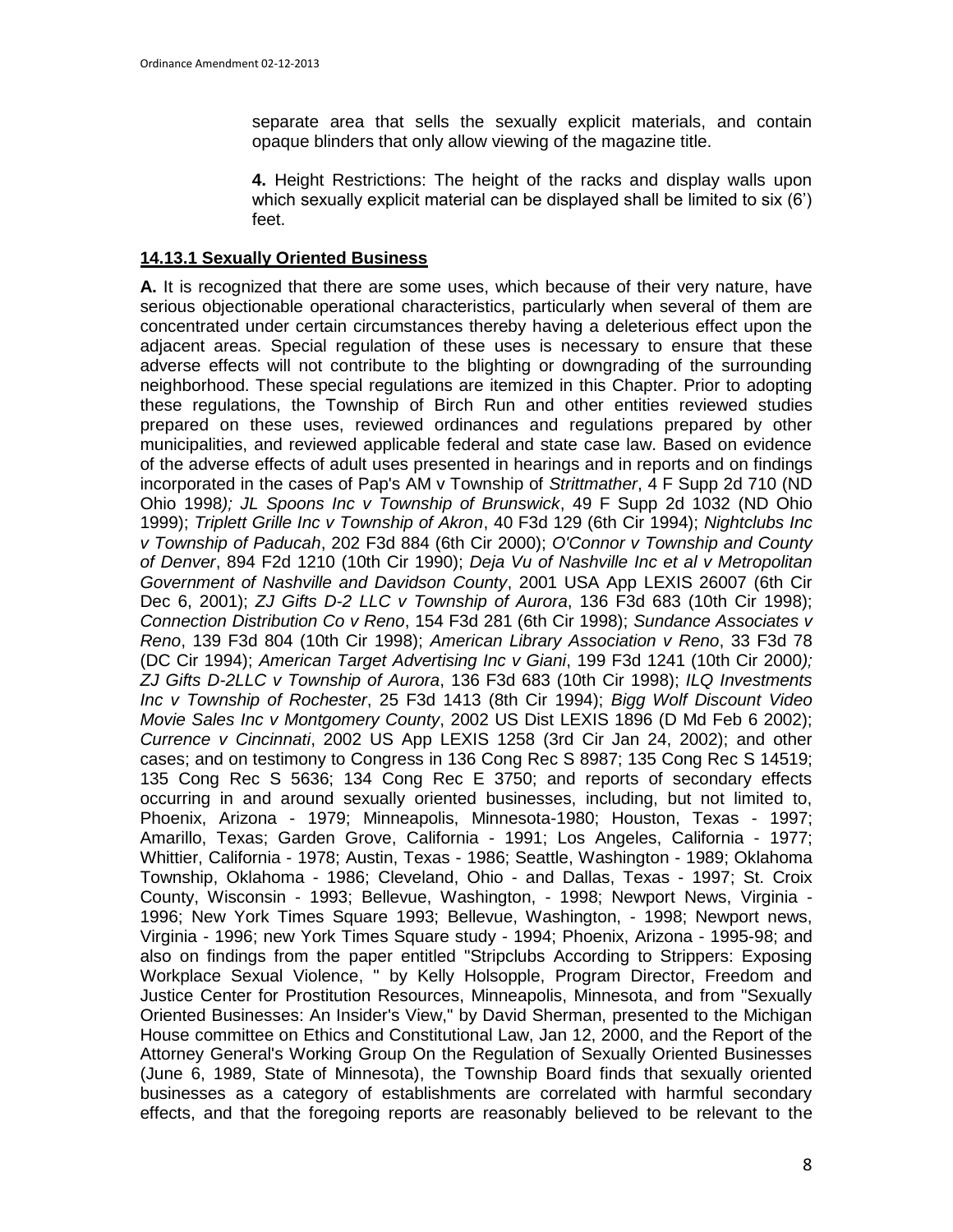problems that the Township of Birch Run is seeking to abate and prevent in the future. The primary control or regulation is for the purpose of preventing a concentration of these uses in any one (1) area that would create such adverse effect(s). Sexually oriented businesses, as defined herein, shall be subject to the regulations of this Chapter. Additional purposes include the protection, preservation and the improvement of the character and quality of the residential neighborhoods of the Township of Birch Run.

### **14.13.2 Sexually oriented businesses are classified as, and include, the following**

- 1. Adult arcades
- 2. Adult bookstores or adult video stores
- 3. Adult cabarets
- 4. Adult massage parlors
- 5. Adult motels
- 6. Adult motion picture theaters
- 7. Adult theaters
- 8. Adult nudity or retail stores
- 9. Escort and escort agencies
- 10. Nude model studios
- 11. Sexual encounter centers

### **14.14.3 LOCATION OF SEXUALLY ORIENTED BUSINESS**

#### **A. Miscellaneous Requirements**

- 1. A sexually oriented business shall not be located closer than one thousand (1,000) feet to the property line of any of the following:
	- a. Church, religious institution, or building used primarily for religious worship and related religious activities.
	- b. Public or private elementary or secondary school, vocational school, special education school, junior college or university.
	- c. Any single-family, two-family or multiple-family zoning district.
	- d. Any planned unit development
	- e. Lot or parcel in residential use
	- f. Public park
	- g. Existing sexually oriented business
	- h. Child care facility, nursery or preschool

2. Measurement shall be made in a straight line, without regard to intervening structures or objects, from the nearest portion of the property site boundary of a sexually oriented business to the nearest property line of the premises of any use, district or right-of-way listed above. The distance between any two sexually oriented businesses shall be measured in a straight line, without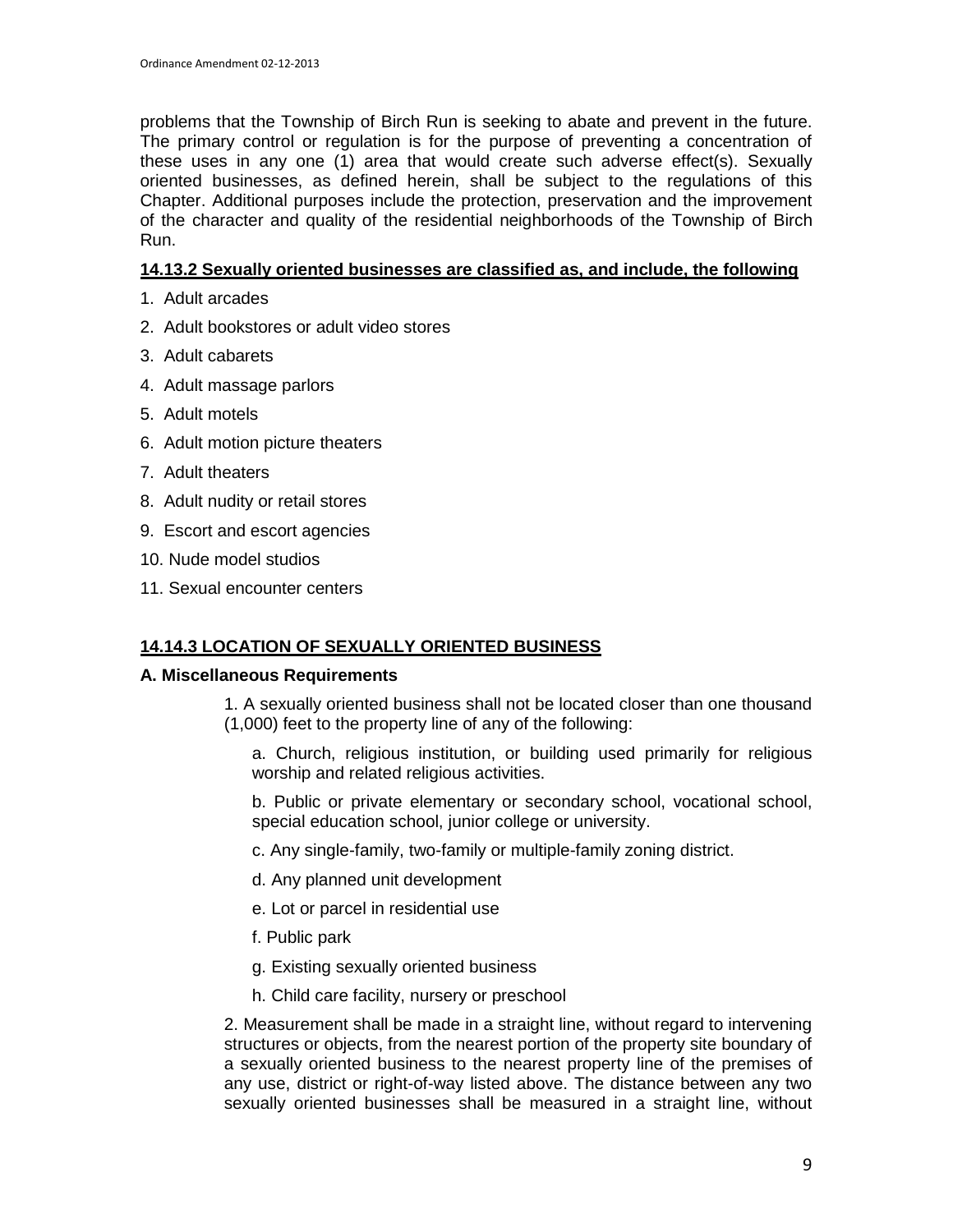regard to intervening structures or objects from the site or property boundary in which each business is located. Access easements or portions of the parcel that are exclusively used to provide access to the site of the sexually oriented business shall be excluded from the parcel boundary in determining whether the site complies with the required separation. The intent of this exclusion is to allow sexually oriented businesses to comply with the separation requirement from major thoroughfares by means of an access easement or access strip of land from the site to the thoroughfare.

3. A sexually oriented business site shall only be located within a zoning district where it is listed as an allowable use.

4. A person is in violation of this Ordinance if he/she causes or permits the operation, establishment, substantial enlargement, or transfer of ownership or control of a sexually oriented business within one thousand (1,000) feet of another sexually oriented business.

5. A person is in violation of this Ordinance if he/she causes or permits the operation, establishment or maintenance of more than one (1) sexually oriented business in the same building, structure or portion thereof or the substantial enlargement of any sexually oriented business in any building, structure or portion thereof containing another sexually oriented business.

6. All off-street parking areas and entry door areas of a sexually oriented business shall be illuminated from dusk until the closing time of the business with a lighting system which meets the standards found in the Township of Birch Run Zoning Ordinance for exterior lighting.

7. No employee in a sexually oriented business shall knowingly or intentionally appear in view of any patron in a semi-nude condition unless the employee, while semi-nude, shall be and remains at least six (6) feet from all patrons and on a fixed stage at least eighteen (18) inches from the floor in a room of at least six hundred (600) square feet.

8. No employee in a sexually oriented business shall knowingly or intentionally mingle with patrons unless they are not dancing or have not danced for at least thirty minutes.

### **14.13.4 NUDE ENTERTAINMENT PROHIBITED IN ALCOHOLIC COMMERCIAL ESTABLISHMENTS.**

**A.** It shall be unlawful for any person to perform in any alcoholic commercial establishment, to knowingly permit or allow to be performed therein, any of the following acts or conduct:

> 1. The public performance of acts or simulated acts of sexual intercourse, masturbation, sodomy, bestiality, oral copulation, flagellations, or any sexual acts which are prohibited by law;

> 2. The actual or simulated touching, caressing or fondling on the breasts, buttocks, anus or genitals in public; or

> 3. The actual or simulated public displaying of the pubic hair, anus, vulva or genitals.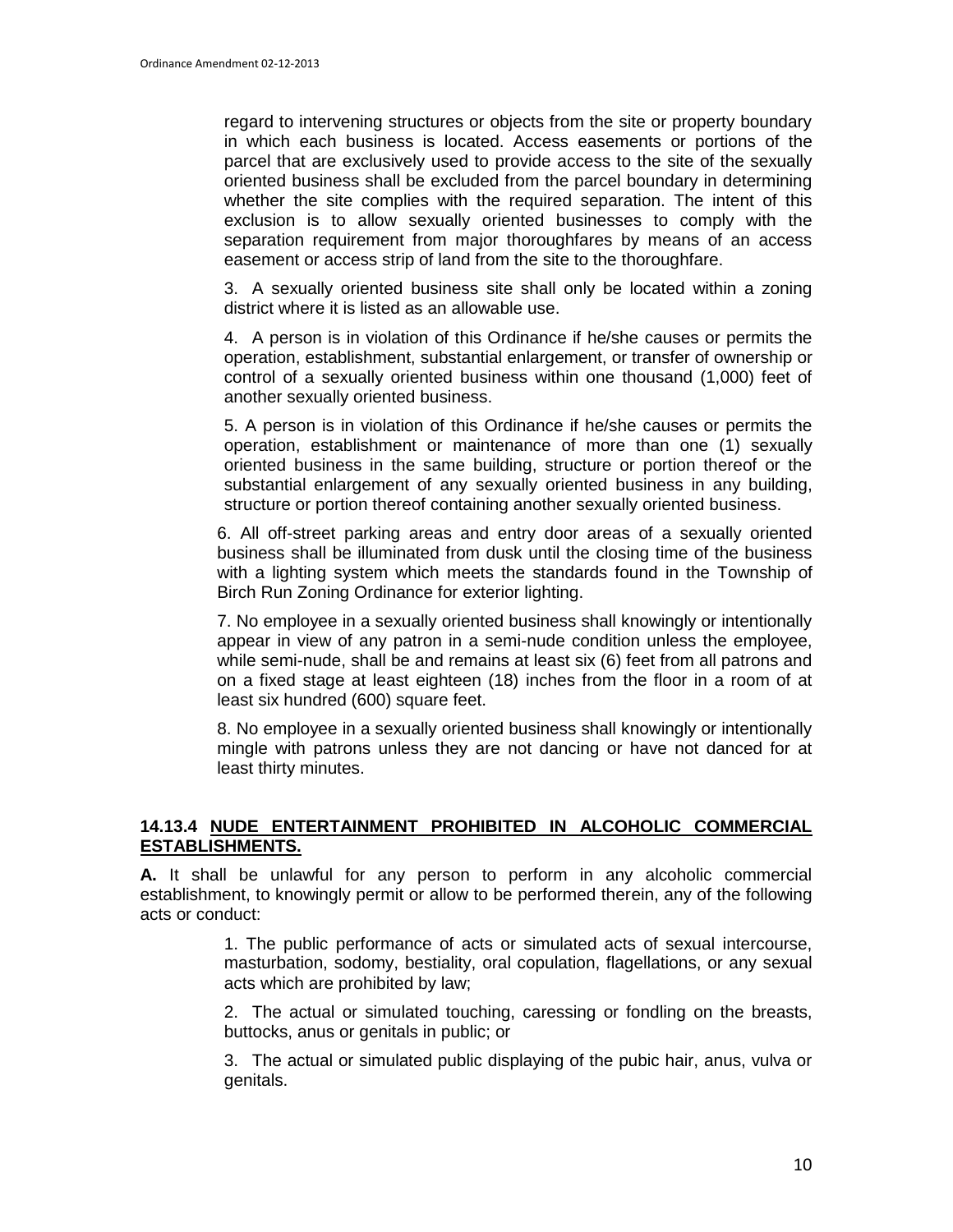It shall be unlawful for the owner, operator, agent or employee of an alcoholic commercial establishment to allow any female to appear in an alcoholic commercial establishment so costumed or dressed that one or both breasts are wholly or substantially exposed to public view. Topless or bottomless or totally uncovered waitresses, bartenders or barmaids, entertainers including dancers, impersonators, lingerie shows, or any other form for the attraction or entertainment of customers, is strictly prohibited. "Wholly or substantially exposed to public view" as it pertains to breasts shall mean the showing of the female breast in an alcoholic commercial establishment with less than a fully opaque covering of all portions of the areola and nipple, and the prohibition shall also extend to such events similar to wet t-shirt contests.

## **14.13.5 EXTERIOR DISPLAY AND SIGNS**

#### **A. A sexually oriented business is in violation of this Section if:**

1. The merchandise or activities of the establishment are visible from any point outside the establishment,

2. The exterior portions of the establishment or signs having any words, lettering, photographs, silhouettes, drawings or pictorial representations of any specified anatomical area or sexually explicit activity as defined in this Ordinance; or

3. There shall be no use of neon or flashing lights.

### **14.13.6 LICENSE REQUIRED, FEE AND APPROVAL**

**A.** Approval shall be granted on the condition that the operator or owner of a sexually oriented business obtains a license to operate the business as required by Ordinance # 2001-01as amended. The Licensing Agent shall not issue a license to an existing or proposed business where the existing or proposed business would be illegal under any law or ordinance of the United States of America, the State of Michigan, the County of Saginaw or the Township of Birch Run.

#### **14.13.7 ENFORCEMENT**

**A.** Any violation of any provision of this Section shall constitute a municipal civil infraction and shall be handled through the process outlined in the Township of Birch Run Civil Infraction Ordinance #98-1, as amended.

#### **14.13.8 INJUNCTION**

**A.** In addition to the provisions of this Article, the Township, at its option, may commence proceedings in a court of competent jurisdiction under the appropriate court rule or statute to enjoin any activity conducted by a sexually oriented business that is deemed to be in violation of these provisions.

### **14.13.9 APPEALS**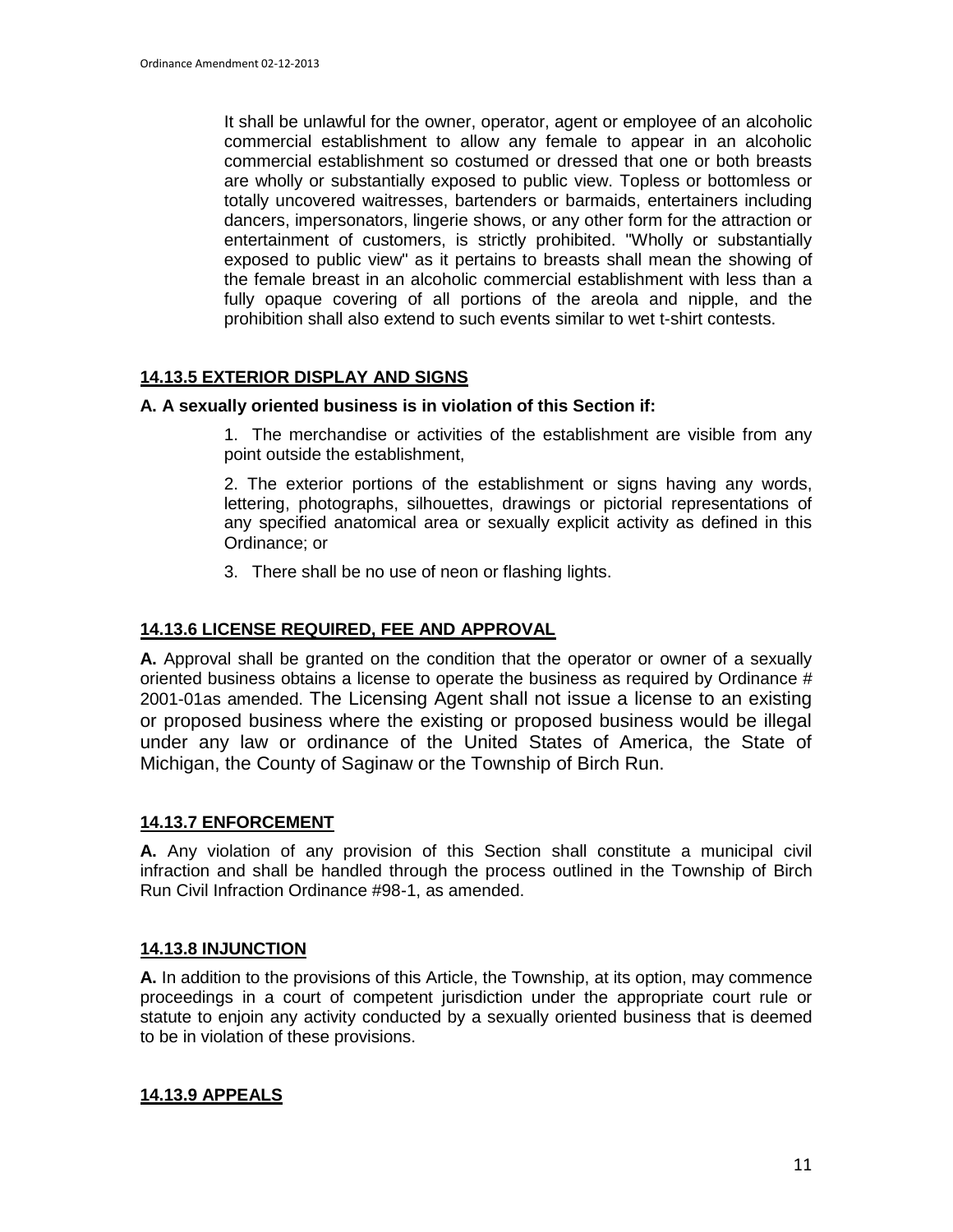Any applicant who request a license to operate a sexually oriented business as defined within this Article, and who deems aggrieved by a decision of the approving body to deny the license to operate may by written request file an appeal to the Zoning Board of Appeals, as provided under the Zoning Ordinance.

## **14.13.10 Civil Infraction**

A person who has violated, or continues to violate, any provision of this ordinance shall be responsible for the violation punishable as a civil infraction, with a fine of not more than \$500.00 per violation. Each day that a violation continues shall constitute a separate violation.

The Township is hereby authorized to issue municipal civil infraction citations under this ordinance, directing alleged violators to appear in court, or to issue municipal civil infractions notices directing alleged violators to appear at the Township of Birch Run Violations Bureau as provided under the ordinances of the Township.

A civil infraction shall not be a bar against, or a prerequisite for, taking any other action against a person.

## **14.13.11 Validity**

Should any section, clause or provision of this ordinance be declared by the courts to be invalid, the same shall not affect the validity of the ordinance as a whole or any part thereof, other than the part so declared to be invalid.

## **14.13.12 Savings Clause**

All proceedings pending and all rights and liability existing, acquired or incurred at the time this Ordinance takes effect are saved and may be consummated according to the law in force when they were commenced.

### **14.13.13 Effective date**

This ordinance shall become effective 30 days after adoption and publication of a summary of or this ordinance.

Township of Birch Run

By: \_\_\_\_\_\_\_\_\_\_\_\_\_\_\_\_\_\_\_\_\_\_\_\_\_\_\_\_\_

Kurt Kiessling, Its Supervisor

By: \_\_\_\_\_\_\_\_\_\_\_\_\_\_\_\_\_\_\_\_\_\_\_\_\_\_\_\_\_

Amy Cook, Its Clerk

CLERK'S CERTIFICATION

I hereby certify that the preceding ordinance was adopted by the Birch Run Township Board at its regular meeting held on \_\_\_\_\_\_\_\_\_\_, 2012 and published according to the provisions of \_\_\_\_\_\_\_\_\_\_\_\_\_\_\_\_\_\_, \_\_\_\_\_\_\_\_\_\_\_\_\_\_\_, 2012.